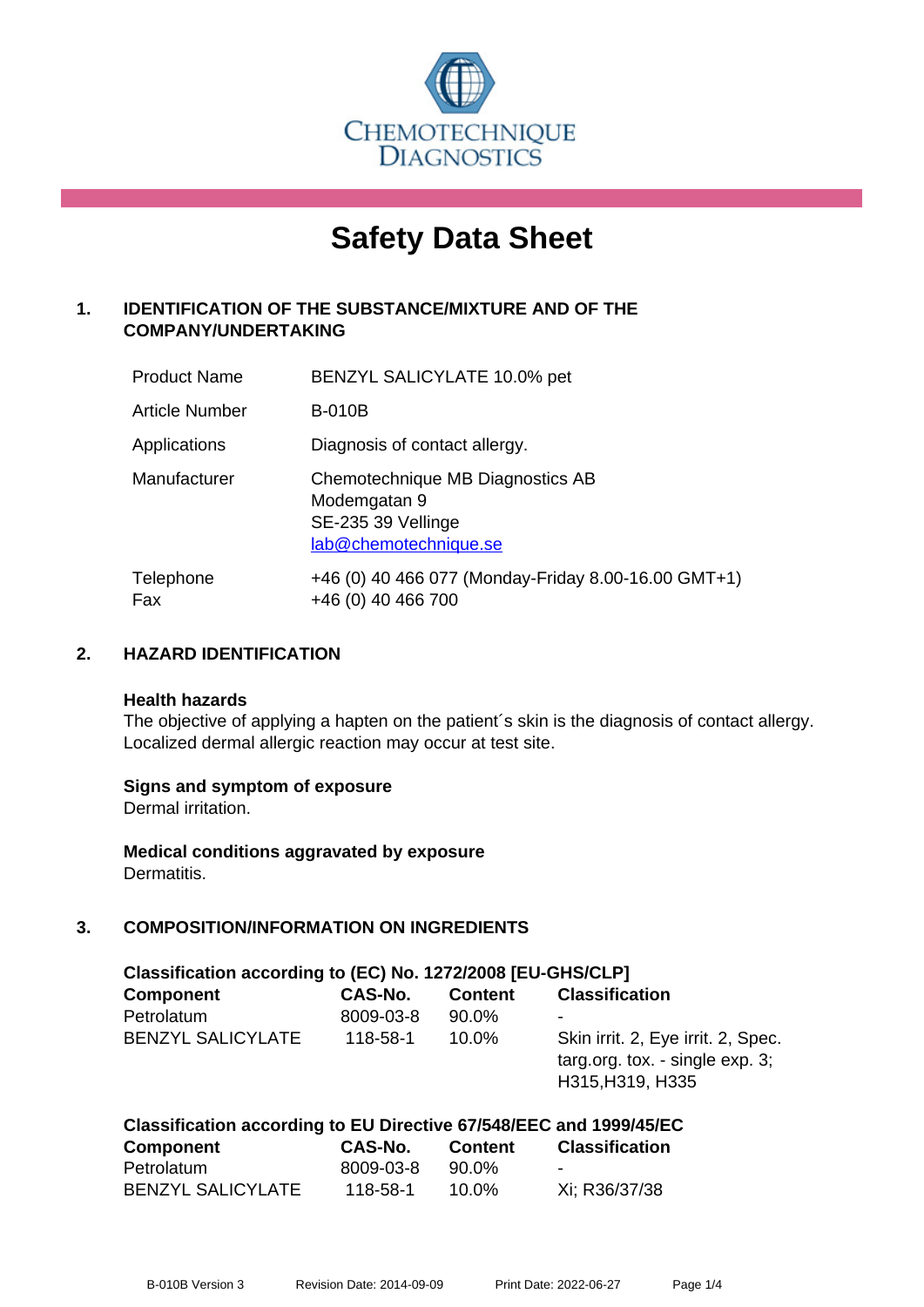## **4. FIRST AID MEASURES**

## **Emergency and first aid procedures**

Obtain medical attention.

# **5. FIRE-FIGHTING MEASURES\***

#### **Suitable extinguish media**

CO2, powder or water spray. Fight larger fires with water spray or alcohol resistant foam.

# **For safety reasons unsuitable extinguishing agents**

Water with full jet.

## **Special protective equipment for fire-fighters**

Wear self-contained respiratory protective device. Wear fully protective suit.

\*Data is shown for petrolatum only

## **6. ACCIDENTAL RELEASES MEASURES**

**Steps to be taken if material is released or spilled** Contain and place in a closed container.

# **7. HANDLING AND STORAGE**

**Precautions to be taken in handling and storage** Store dark at 5-8°C. Avoid extended exposure to light. FOR EXTERNAL USE ONLY.

# **8. EXPOSURE CONTROLS/PERSONAL PROTECTION**

**Respiratory protection** Not required.

**Ventilation** Local exhaust.

**Protective gloves** Disposal gloves.

#### **Eye protection** Not required with normal use.

## **Work/Hygienic practices**

Wash hands after each use.

## **9. PHYSICAL AND CHEMICAL PROPERTIES**

Odour **Odourless** 

Appearance Ivory White Semi-solid

Melting point\* 50-55° C Flash point\*  $>100^{\circ}$ C

Boiling point\* No data available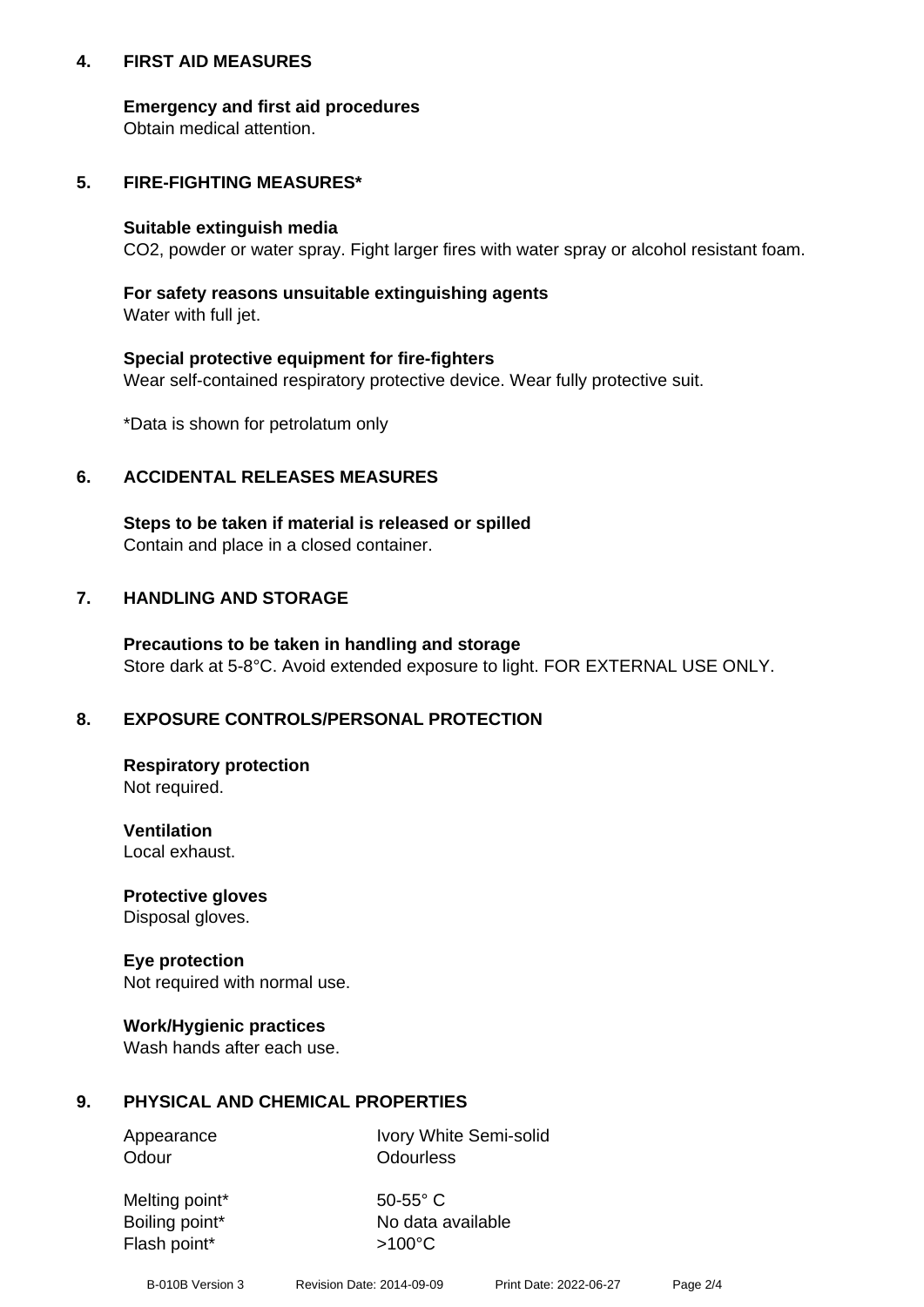Density\* No data available. Solubility in/Miscibility with Water\*

Self ignition\* Product does not self ignite. Danger of explosion\* Product does not present an explosion hazard. Insoluble

\*Data is shown for petrolatum only

# **10. STABILITY AND REACTIVITY**

#### **Incompability**

May react with strong oxidizing agents.

#### **Stability**

Stable at recommended storage conditions.

#### **Hazardous byproducts**

Combustion may generate CO, CO2 and other oxides.

**Hazardous polymerization**

Will not occur.

## **11. TOXICOLOGICAL INFORMATION**

No data available.

## **12. ECOLOGICAL INFORMATION**

No data available.

## **13. DISPOSAL CONSIDERATIONS**

#### **Waste disposal method**

Comply with federal, state/provincial and local regulation.

#### **14. TRANSPORT INFORMATION**

Not dangerous goods.

## **15. REGULATORY INFORMATION**

The classification is according to the latest editions of the EU lists, and extended by company and literature data.

#### **16. OTHER INFORMATION**

#### **Text of H-statements and R-phrases mentioned in Section 3**

| Skin irrit. 2                                         |                           | Skin irritation (Category 2)                                     |          |  |
|-------------------------------------------------------|---------------------------|------------------------------------------------------------------|----------|--|
| Eye irrit. 2<br>Spec. targ. org. tox. - single exp. 3 |                           | Eye irritation (Category 2)                                      |          |  |
|                                                       |                           | Specific target organ toxicity - single<br>exposure (Category 3) |          |  |
| B-010B Version 3                                      | Revision Date: 2014-09-09 | Print Date: 2022-06-27                                           | Page 3/4 |  |